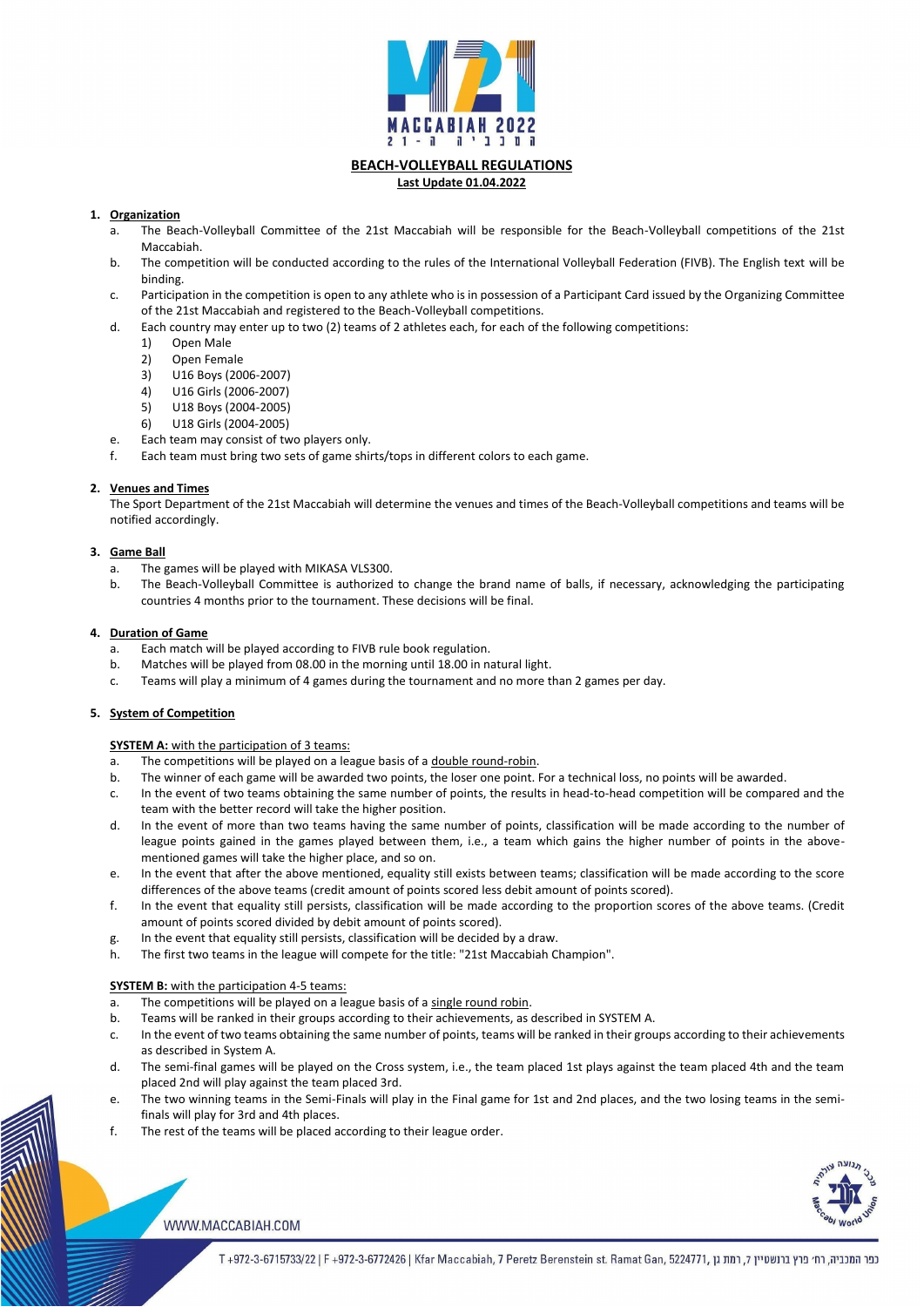

#### **SYSTEM C**: with the participation 6-7 teams:

- a. The competitions will be played on a league basis of a single round robin.
- b. Teams will be ranked in their groups according to their achievements, as described in SYSTEM A.
- c. The first two teams in the league will compete for the title: "21 $<sup>st</sup>$  Maccabiah Champion".</sup>
- d. The teams placed  $3^{rd}$  and  $4^{th}$  in the league will compete for the bronze medal.
- e. The rest of the teams will be placed according to their league order.

#### **SYSTEM D:** With the participation of 8-12 teams:

- a. The teams will be divided into 2 groups: The first team in the 20th Maccabiah will head group A. The second team in the 20th Maccabiah will head group B.
- b. The teams placed third and fourth in the 20th Maccabiah will be drawn for second place in the groups. All the other teams will be placed in the groups by a draw.
- c. In the event that after the draw, one or more teams will not appear and a situation arises whereby a group is short of two teams, the team drawn last will be moved from one group to another.
- d. Teams will be classified in their groups according to their achievements, as described in system A.
- e. The semi-final games will be played on the Cross system, i.e., the team placed first in Group A will play against the team placed second in Group B and the team placed second in Group A will play against the team placed first in Group B.
- f. The two winning teams in the semi-finals will play in the final game for 1st and 2nd places, and the two losing teams in the semifinals will play for 3rd and 4th places.
- g. The teams placed 3rd and 4th in each group will play on the same system for places 5-8.

- c. In the event that after the draw, one or more teams will not appear and a situation arises whereby a group is short of two teams, the team drawn last will be moved from one group to another.
- d. The competitions will be played on a league basis of a single round robin.
- e. Teams will be ranked in their groups according to their achievements, as described in SYSTEM A
- f. The first team in each group of the league will compete for the title: "21st Maccabiah Champion".
- g. The teams in  $2^{nd}$  place in each group will compete for the bronze medal.
- h. The teams in  $3<sup>rd</sup>$  place in each group will compete for the 5th place.
- i. The teams in  $4<sup>th</sup>$  place in each group will compete for the 7th place.

#### **SYSTEM F:** With the participation of 15 teams:

### **SYSTEM E:** With the participation of 13-14 teams

- a. The teams will be divided into 2 groups: The first team in the 20th Maccabiah will head group A. The second team in the 20th Maccabiah will head group B.
- b. The teams placed third and fourth in the 20th Maccabiah will be drawn for second place in the groups. All the other teams will be placed in the groups by a draw.

*REMARK*: If any of the top six (6)\* seeded teams (according to standings at the 20th Maccabiah) do not participate in the relevant competition at the 21st Maccabiah, then the vacancy or vacancies will be filled first by moving up the participating seeded teams and then the remaining vacancies of the top six seeded placements will be filled, in order, in accordance with the final standings at the 20th Maccabiah up to 8th place. Should there still be any vacancies the places will be filled by a draw among the remaining teams in the competition. Both the U16 and U18 competitions will use seeding in accordance with the final standings of the junior

*REMARK*: If any of the top four (4)\* seeded teams (according to standings at the 20th Maccabiah) do not participate in the relevant competition at the 21<sup>st</sup> Maccabiah, then the vacancy or vacancies will be filled first by moving up the participating seeded teams and then the remaining vacancies of the top four seeded placements will be filled, in order, in accordance with the final standings at the 20th Maccabiah up to 8<sup>th</sup> place. Should there still be any vacancies the places will be filled by a draw among the remaining teams in the competition. Both the U16 and U18 competitions will use seeding in accordance with the final standings of the junior competition at the 20th Maccabiah.

The winners of Groups A (QF 1), B (QF 2), C (QF 3) and best runner-up (QF 4) according to System A (a + b), will each be drawn against the remaining 4 qualifying teams in such a way that they cannot be drawn against a team from the same group.



#### WWW.MACCABIAH.COM

כפר המכביה, רח׳ פרץ ברנשטיין 7, רמת גן ,972-3-6715733/22 | F +972-3-6772426 | Kfar Maccabiah, 7 Peretz Berenstein st. Ramat Gan, 5224771

- a. The teams will be divided into 3 groups.
- b. Group A will be headed by the 1st in the 20th Maccabiah and will also include the team placed 6th in the 20th Maccabiah.
- c. Group B will be headed by the 2nd in the 20th Maccabiah and will also include the team placed 5th in the 20th Maccabiah.
- d. Group C will be headed by the 3rd in the 20th Maccabiah and will also include the team placed 4th in the 20th Maccabiah.
- e. The rest of the teams will be seeded in the groups by a draw.

- competition at the 20th Maccabiah.
- f. The first round will be a one-round league system and the teams will be placed accordingly in each group as described in SYSTEM A  $(a + b)$
- g. The Quarterfinals will include 8 teams as follows:
	- 1) The winners and runners up of each group (=6), plus the two (2) best 3rd placed teams according to their record as described in System A.
	- 2) The Quarter Finals will be played on a knock-out system to be drawn as follows: